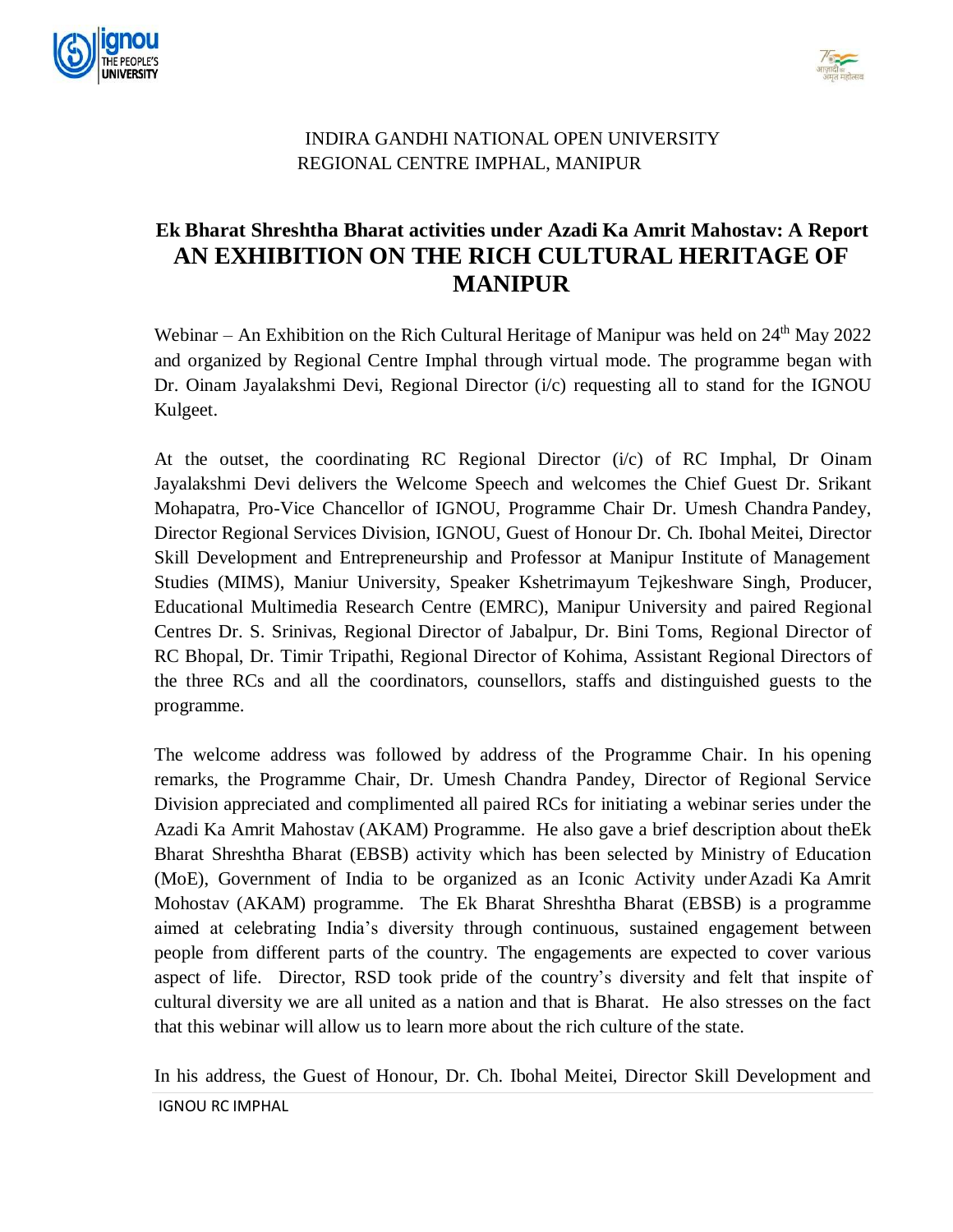



Entrepreneurship and Professor at Manipur Institute of Management Studies (MIMS), Manipur University congratulated IGNOU for organizing such a programme under the banner of AKAM-EBSB. He addresses on the topic Tourism in Manipur with Special Reference to its Culture. He presented a slide about tourism of Manipur and the scope of employment tourism is going to bring to the state. He also said that Manipur is the gateway for international connection with South-East Asia. He spoke about the different monumental sites of Manipur which will be a tourist attraction. Further he shows a slide on the rich culture and traditions of Manipur with different ethnic groups living in the state with the cuisines, celebrations, etc.

The main Webinar: Exhibition of the Rich Cultural Heritage of Manipur by Speaker Kshetrimayum Tejkeshware Singh, Producer, Educational Multimedia Research Centre (EMRC), Manipur University was presented and it can be seen on the YouTube Channel of RC Imphal.

After the presentation, Dr. Oinam Jayalakshmi Devi, Regional Director (i/c) RC Imphal opened the session for remarks from the Regional Directors and ARDs who participated.

Dr. Bini Toms, Regional Director of IGNOU RC, Bhopal remarked that the webinar was wellorganized and congratulated the host for the smooth session. She also highlighted on the diverse culture of Manipur which was presented by the Guest of Honour and Speaker.

Dr. S. Srinivas, Regional Director of IGNOU RC, Jabalpur congratulated the host for organizing the webinar and also highlighted the similarities of the presentation of cuisines of Manipur with that of South India.

Dr. Timir Tripathi, Regional Director of IGNOU RC, Kohima made a remark regarding the rich culture of Manipur and also made a statement that Mount Harriet National Park which is a national park in Andaman and Nicobar Islands of India has been renamed as Mount Manipur as a tribute to the freedom fighters of Manipur.

Dr. Vivek Srivastava, Assistant Regional Director of RC Jabalpur also made a remark that he had firsthand knowledge about the state of Manipur's culture from his son's studies. He also stated that he was grateful for being a part of webinar as he had the opportunity to know more about the state.

Dr. Anita Tanwar Pahadiya, Assistant Regional Director of RC Jabalpur and Ms. Kumud Verma, Assistant Regional Director of IGNOU RC Bhopal also congratulated the host for organizing the webinar and remarked about the culture of Manipur.

Dr. Umesh Chandra Pandey, Director of Regional Services Division, IGNOU, New Delhi also